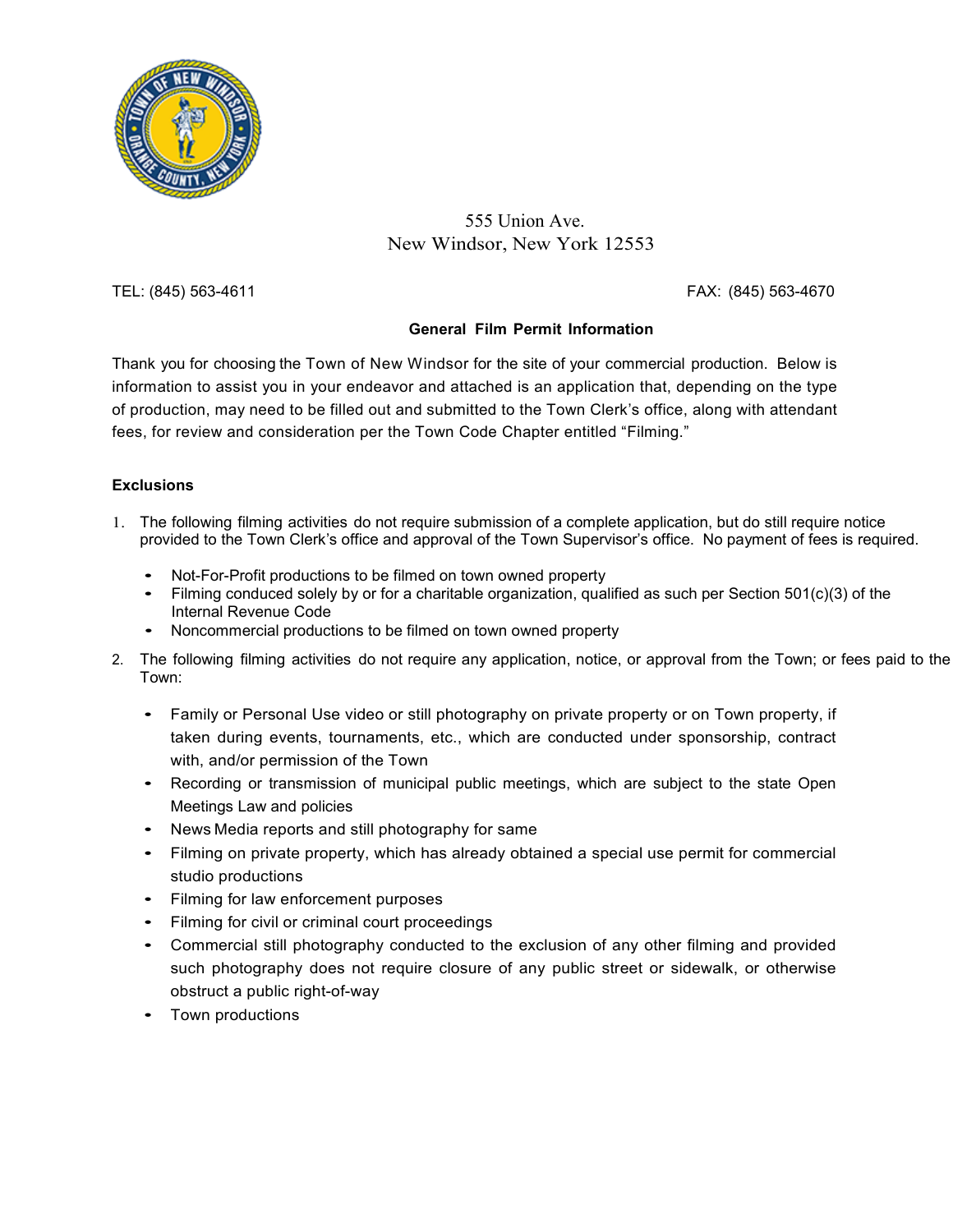

## Town of New Windsor

New Windsor, New York 12553

#### TEL: (845) 563-4611 FAX: (845) 563-4670

#### **Insurance Requirements**

- 1. General Liability: All applicants must provide the Town Clerk's office with a Certificate of General Liability Insurance covering the filming event/production for which they seek a permit. Any such Certificate must specifically identify the nature/type of production covered and **name "Town of New Windsor, 555 Union Ave., New Windsor, NY 12553" as an additional insured, and show limits of liability of at least \$2.0 mil for property damage per individual and \$2.0 mil per occurrence, and \$2.0 mil for personal injury per individual and \$2.0 mil per occurrence**. No application for a permit will be deemed complete until such Certificate is provided.
- 2. Excess or Umbrella Coverage: **All applicants must also obtain and provide**, to the Town Clerk's office, before an application for a permit will be deemed complete, **proof of excess or umbrella coverage of at least \$3,000,000, naming "Town of New Windsor, 555 Union Ave., New Windsor, New York 12553" as an additional insured** on such policy.
- 3. Worker's Compensation Insurance: All applicants must provide proof of compliance, to the Town Clerk's office, before an application for a permit will be deemed complete, with all applicable Federal and State requirements for Worker's Compensation Insurance for all persons operating under a film permit.
- 4. Hold Harmless Agreement: All applicants must execute a hold harmless agreement, as provided by the Town, prior to being issued a film permit. This agreement requires the applicant agree to defend, hold harmless and indemnify the Town against any and all claims, proceedings or action brought in connection with or as a result of the filming and/or recording activities.

#### **Application Submission**

- 1. All completed film permit applications must be filed with the Town Clerk's office, along with all applicable fees, no less than fifteen (15) business days prior to the date filming is to take place for a one day shoot and twenty (20) business days prior to the date of filming for any shoots of more than one day. All applicable fees can be found in the Town's Schedule of Fees.
- 2. Any change in the applicant's/permittee's planned activities, as set forth in the film permit application, shall involve the same submission requirements noted in the paragraph above.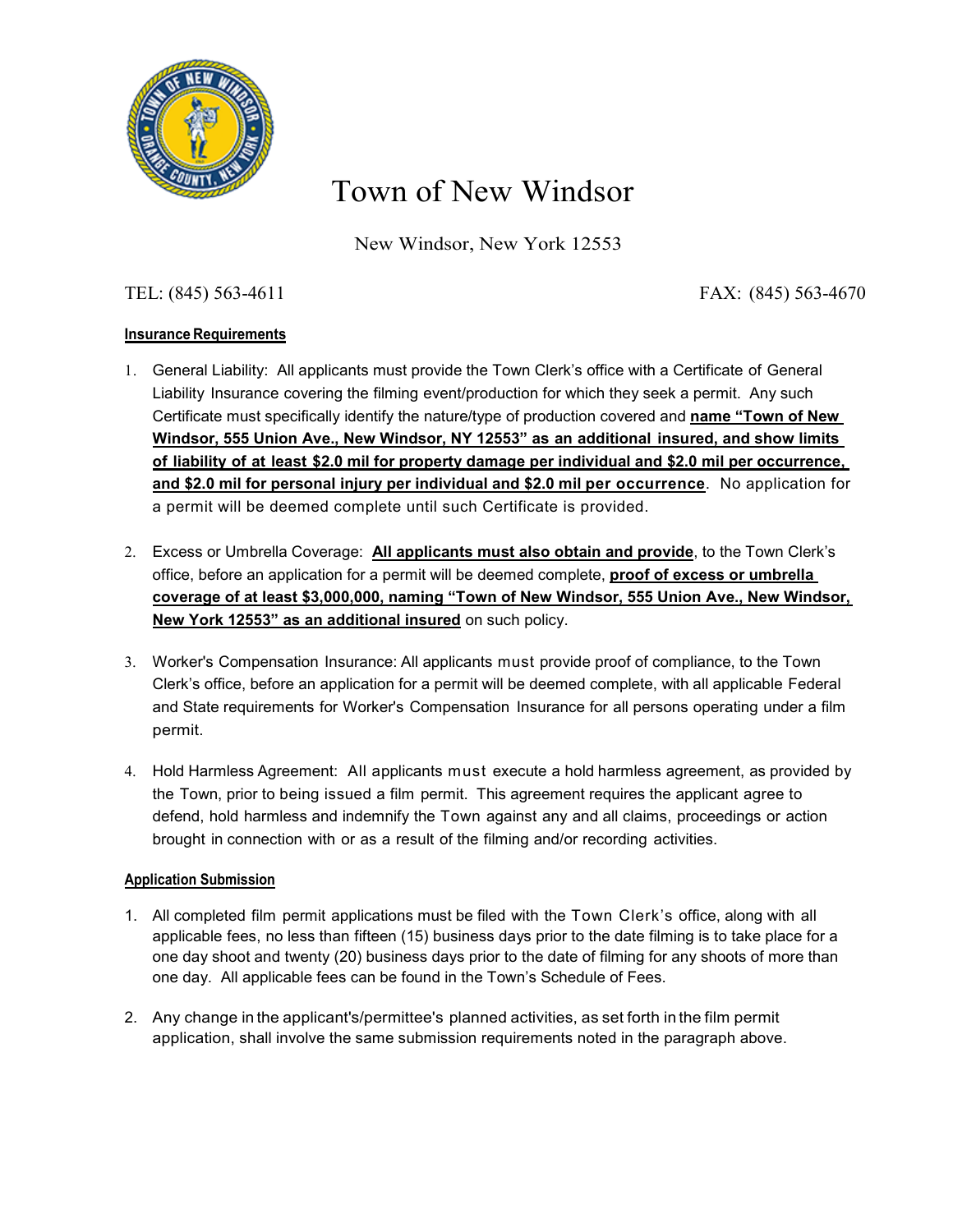

# Town of New Windsor

555 Union Ave.

### TEL: (845) 563-4611 FAX: (845) 563-4670

#### **Additional Information**

- 1. All applicants/permittees shall, in the credits of the motion picture or television program, acknowledge the production was filmed in the Town of New Windsor.
- 2. All filming activities, including set up and takedown, shall occur in the hours specified in the permit.
- 3. Filming and/or recording activities permitted shall comply with all requirements set forth in the Town Code, including, but not limited to those pertaining to noise, illumination and traffic.
- 4. All applicants must provide notice to all property owners located within 500 feet of the property line of the site where filming is requested to occur, as set forth in the Town Code.
- 5. All applicants are expected to read and comply with all provisions of the Town Code, including, but not limited, in particular, to the Section entitled "Filming"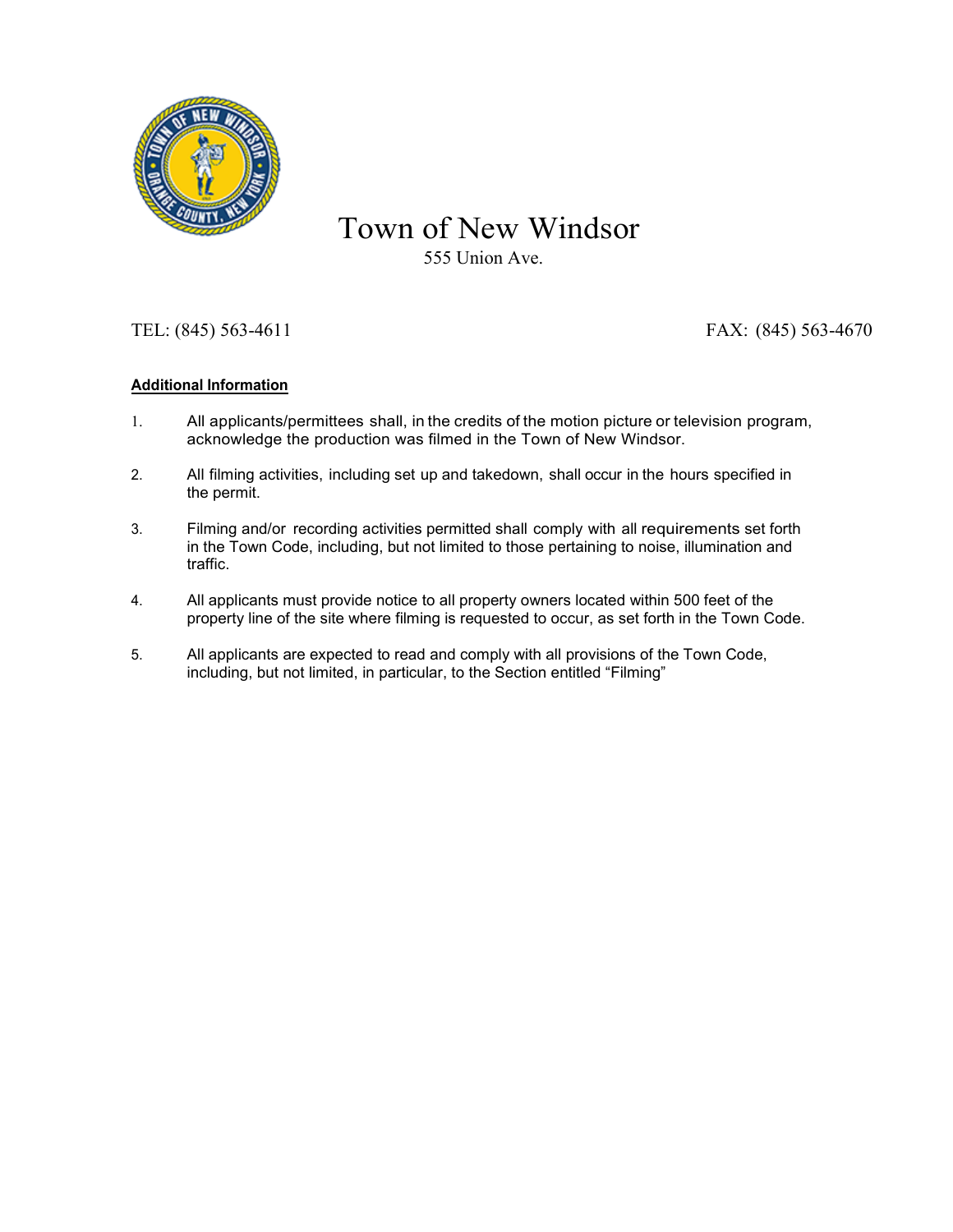

Town of New Windsor

555 Union Ave. New Windsor, New York 12553

TEL: (845) 563-4611 FAX: (845) 563-4670

## **Film Permit Application**

| <b>Applicant Information</b>                           |
|--------------------------------------------------------|
| Full Name:                                             |
| Address:<br>(Street, City, Zip)                        |
| Telephone Number:<br>(Best number i.e., cell<br>phone) |
| Email Address:                                         |

| <b>Production Company Information</b> |  |
|---------------------------------------|--|
| Name:                                 |  |
| Address:                              |  |
| (Street, City, Zip)                   |  |
| Telephone Number:                     |  |
| (Best number, i.e. cell               |  |
| phone)                                |  |
| Email Address:                        |  |
|                                       |  |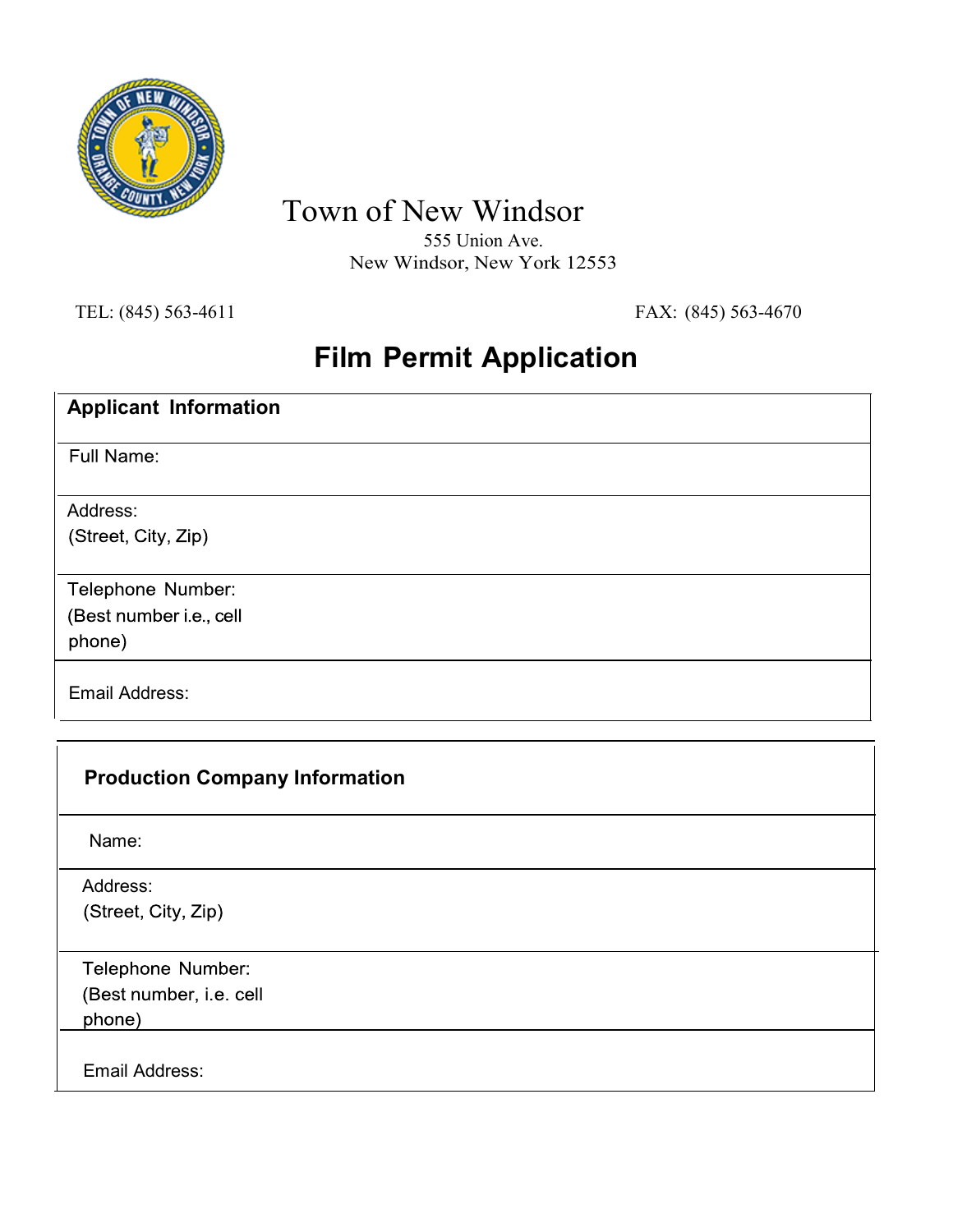## **Production Company Owner Information** ·

Name:

Address:

(Street, City, Zip/Postal Code)

Telephone Number:

(Best number, i.e., cell phone)

Email Address:

## **Person(s) in Charge of Production**

Name:

Business Address:

(Street, City, Zip/Postal Code)

Telephone Number: (Best number, i.e., cell phone)

Email Address:

Name:

Address: (Street, City, Zip/Postal Code)

Telephone Number: (Best number, i.e., cell phone)

Email Address: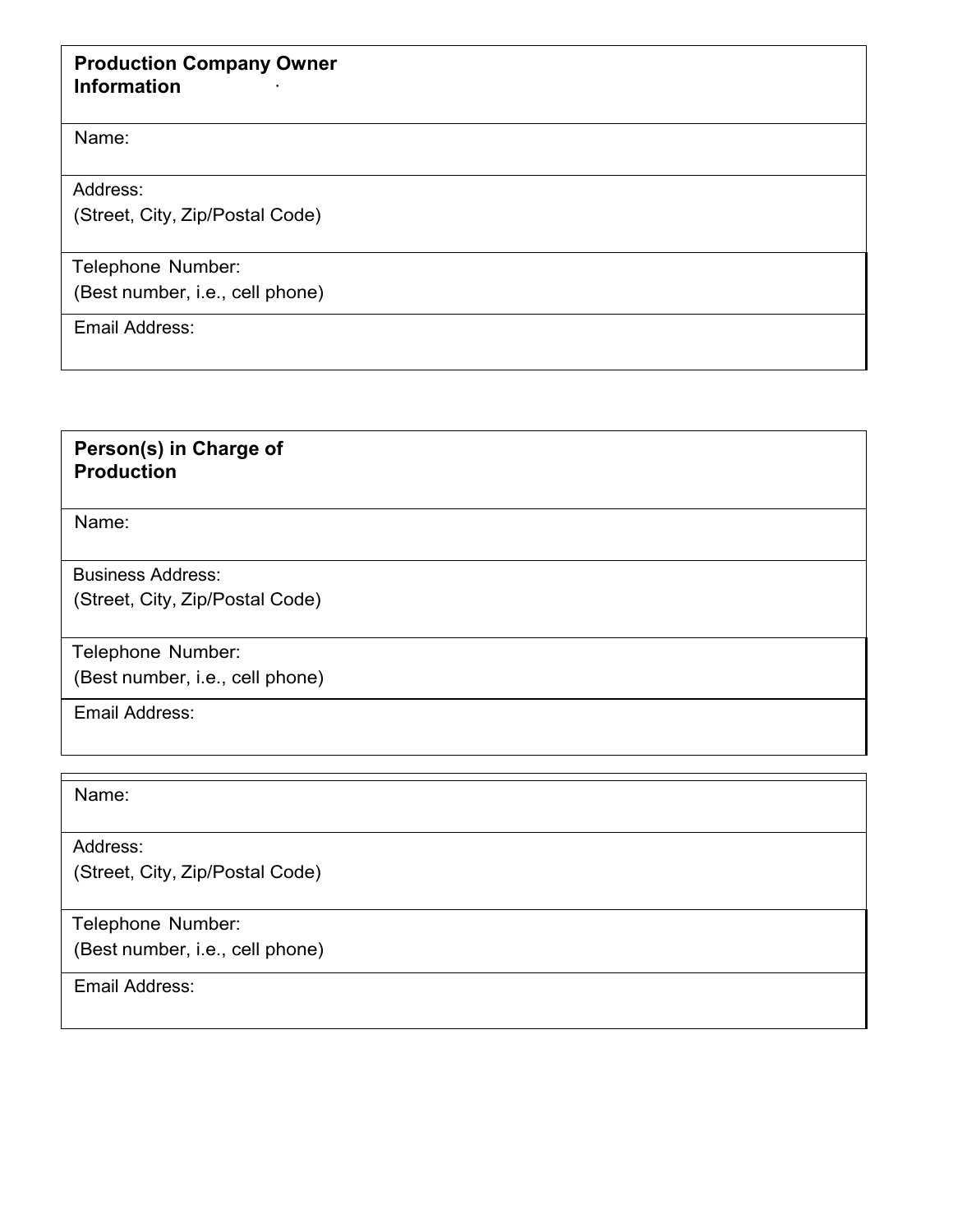| <b>Street addresses where</b><br>filming will occur | Date(s) filming will occur | <b>Hours filming</b><br>will occur |
|-----------------------------------------------------|----------------------------|------------------------------------|
|                                                     |                            |                                    |
|                                                     |                            |                                    |
|                                                     |                            |                                    |
|                                                     |                            |                                    |
|                                                     |                            |                                    |
|                                                     |                            |                                    |
|                                                     |                            |                                    |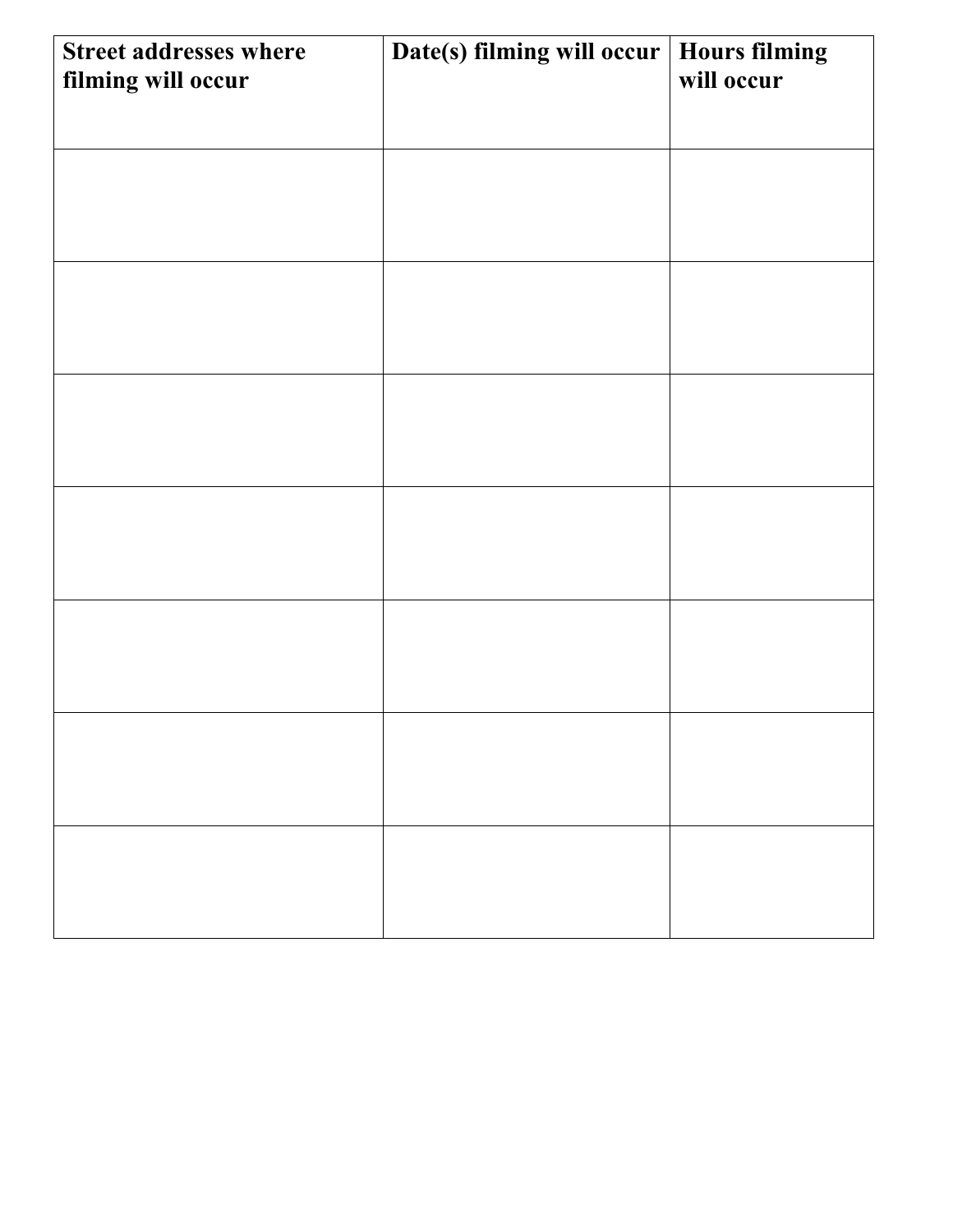## **Estimated Number of persons involved in project**

# of cast members:

# of crew members:

Others (if applicable):

**Equipment to be used during Production (i.e., generator(s), lighting, etc.)**

**List vehicles to be used in Production and attach Traffic & Parking Plan to address same (plus traffic/vehicles attendant to cast, crew and others) to Application.**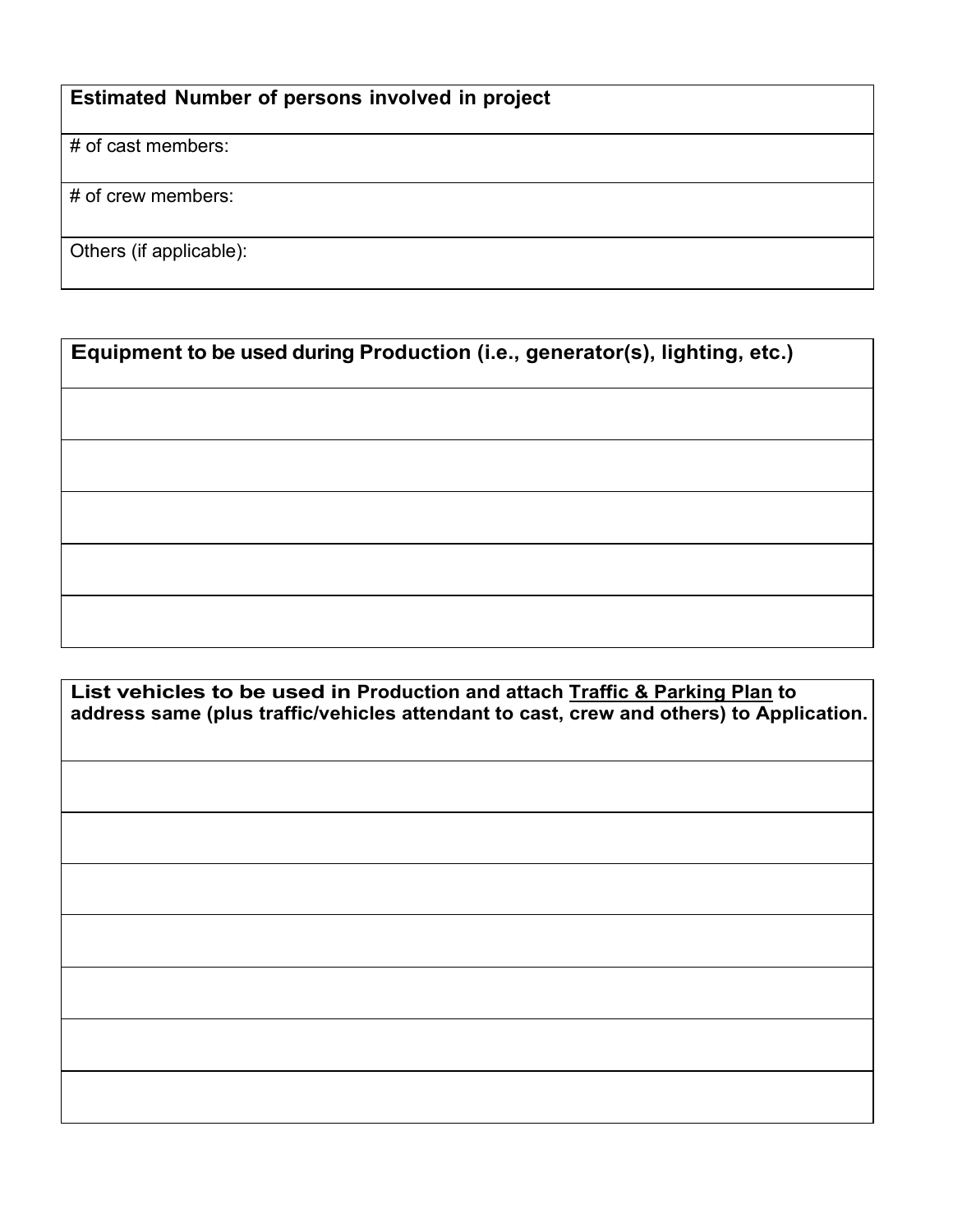**List animals, pyrotechnics, hazardous chemicals, demolition, and other items intended to be used in Production, which could impact on community safety. If any such items are intended for use in Production, please attach SafetyPlan for same to application.** ·

**List of Town services requested for Production** ·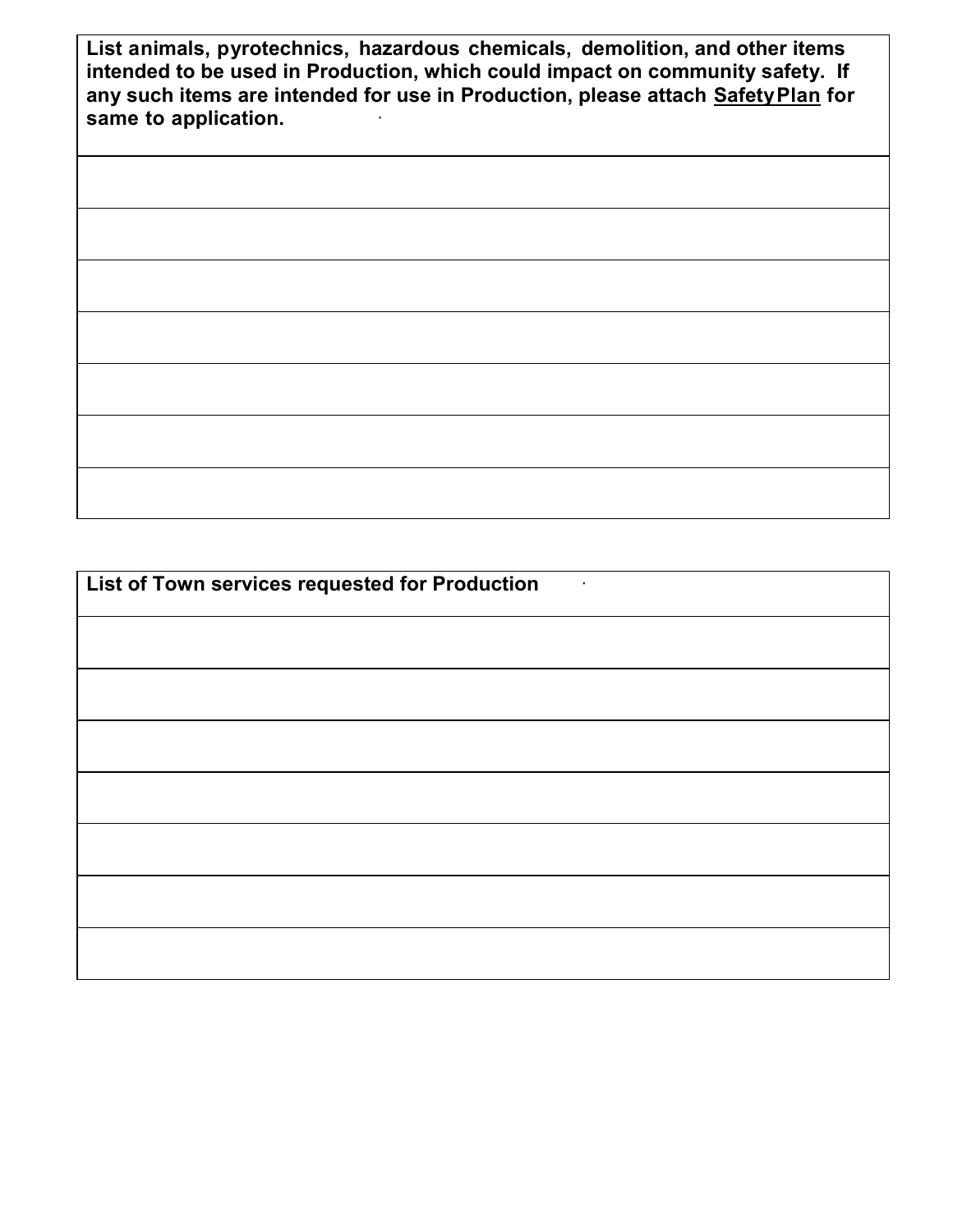Please initial each paragraph and sign below:

- 1. \_\_\_\_\_\_ I hereby certify that the information contained in this application is true and correct to the best of my knowledge. I further certify that I, the undersigned applicant, have personally completed this application or have reviewed same so that I am aware of and in agreement with the information provided. I understand that any misrepresentation, falsification or omission of information pertaining to this application, or on any document used to secure the permit to which this application pertains, shall be grounds for rejection of this application and/or immediate revocation of same.
- 2. \_\_\_\_\_\_ I hereby agree that the applicant and/or its officers and affiliates shall defend, indemnify and hold harmless the Town of New Windsor, its agents and employees, from any and all claims, lawsuits and actions, and provide for all reasonable attorney's fees and costs of defending against same, whether any such claim, lawsuit or action against the Town is directly or indirectly attributed to any loss, injury or damage to person(s) or property and/or claimed to be the result of any act or omission relating to, or occurring during, or arising out of the filming activities for which this application for filming permit was submitted.
- 3. \_\_\_\_\_\_ By signing below, I, the applicant, acknowledge that I am fully authorized to sign this application and this "Disclaimer, Indemnification, Acknowledgment and Signature Page" thereby binding myself and/or the entity applying for this permit to film in the Town of New Windsor.
- 4. \_\_\_\_\_\_ By signing below, I, the applicant, hereby agree on behalf of myself and/or the entity applying for this permit to film in the Town of New Windsor, to abide by all terms and conditions set forth in the Film Permit Information provided with the application package, all rules and regulations set forth in the Town Code of the Town of New Windsor, and all other applicable rules and regulations that may apply to the activities related to this permit application. I understand that any failure to abide by same, whether such failure is attributed to me or anyone else related to the "filming" activities for which this permit may be issued, may result in immediate revocation of any permit issued, the denial of future applications for such filming permits, and/or legal action taken by the Town of New Windsor, for which the Town may seek reimbursement of all reasonable attorney and court fees and costs.

| Applicant's signature | Date                                                                                                                                                                                                                                                                       |  |  |  |  |  |  |
|-----------------------|----------------------------------------------------------------------------------------------------------------------------------------------------------------------------------------------------------------------------------------------------------------------------|--|--|--|--|--|--|
| <b>NOTARY</b>         |                                                                                                                                                                                                                                                                            |  |  |  |  |  |  |
| STATE OF NEW YORK     |                                                                                                                                                                                                                                                                            |  |  |  |  |  |  |
| <b>COUNTY OF</b>      | ) SS.:                                                                                                                                                                                                                                                                     |  |  |  |  |  |  |
| On the<br>day of      | in the year _____, before me, the undersigned, personally appeared<br>personally known to me or proved to me on the basis of satisfactory<br>a channaire da bailteach chuidhealach anns anns an channaireach an bailteach an thinis in thuim man tamad an chuann bailteach |  |  |  |  |  |  |

\_\_\_\_\_\_\_\_\_\_\_\_\_\_\_\_\_\_\_\_\_\_\_\_\_\_\_\_\_\_\_\_\_\_\_\_\_\_\_\_\_\_\_ Notary Public of the State of New York

basis of satisfactory evidence to be the individual(s) whose name(s) is (are) subscribed to the within instrument and acknowledged to me that he/she/they executed the same in his/her/their capacity(ies), and that by his/her/their signature(s) on the instrument, the individual(s), or the person upon behalf of which the individual(s) acted, executed the instrument.